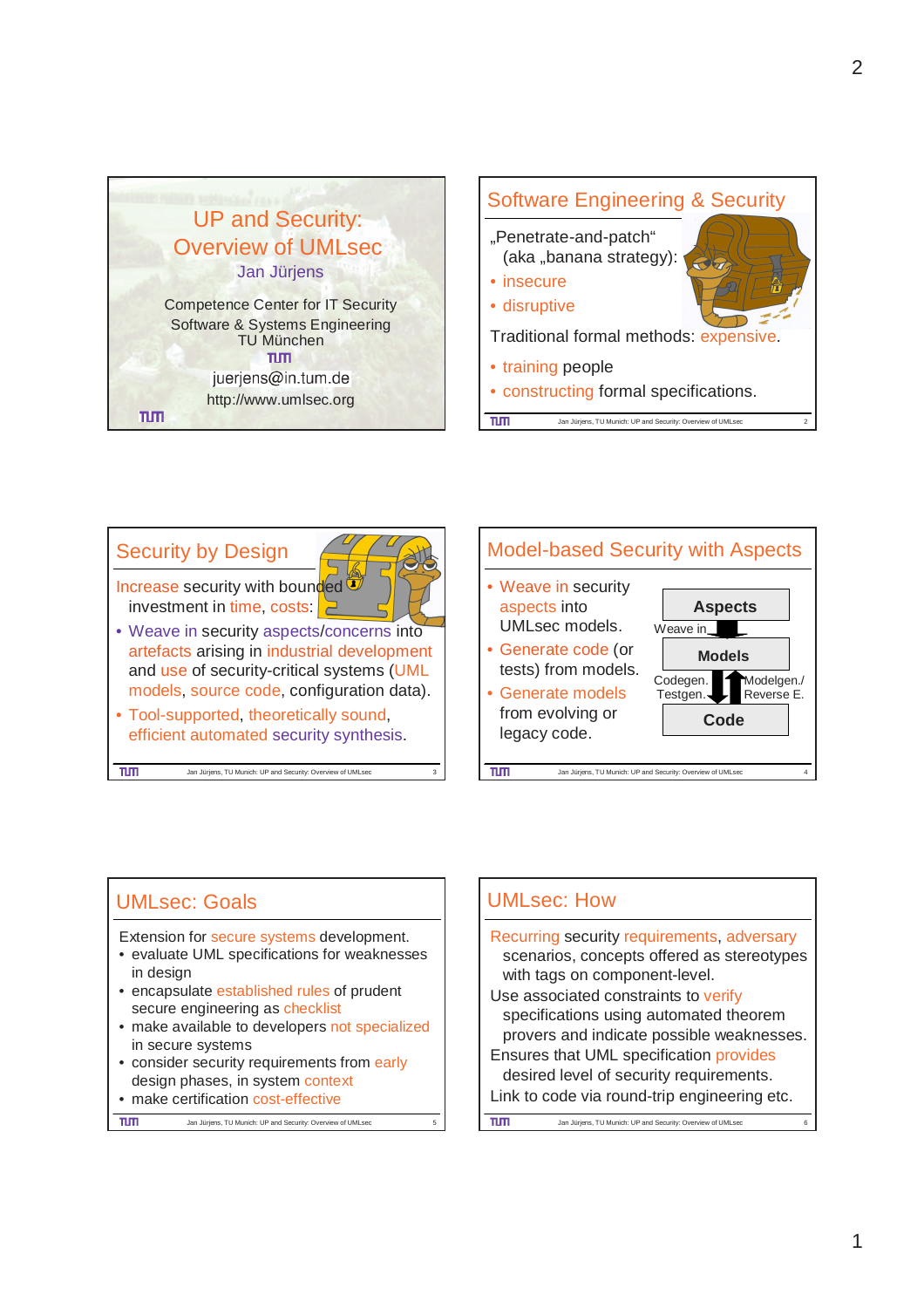

### Requirements with Use Case Diagrams







| <b>Example</b>                                                                                                                                                                       | Purchase<br>start={Pay}} {stop={Reclaim,Pick up}}                                                               | «fair exchange»            |
|--------------------------------------------------------------------------------------------------------------------------------------------------------------------------------------|-----------------------------------------------------------------------------------------------------------------|----------------------------|
| $\ll$ fair exchange $\gg$<br>fulfilled if adversary<br>cannot stop<br>system: After<br>payment, customer<br>is eventually either<br>delivered good or<br>able to reclaim<br>payment. | Customer<br>Request good<br>Pay<br>Wait until<br>delivery due<br>undelivered<br>delivered<br>Pick up<br>Reclaim | <b>Business</b><br>Deliver |
|                                                                                                                                                                                      | Jan Jüriens, TU Munich: UP and Security: Overview of UMI sec.                                                   |                            |

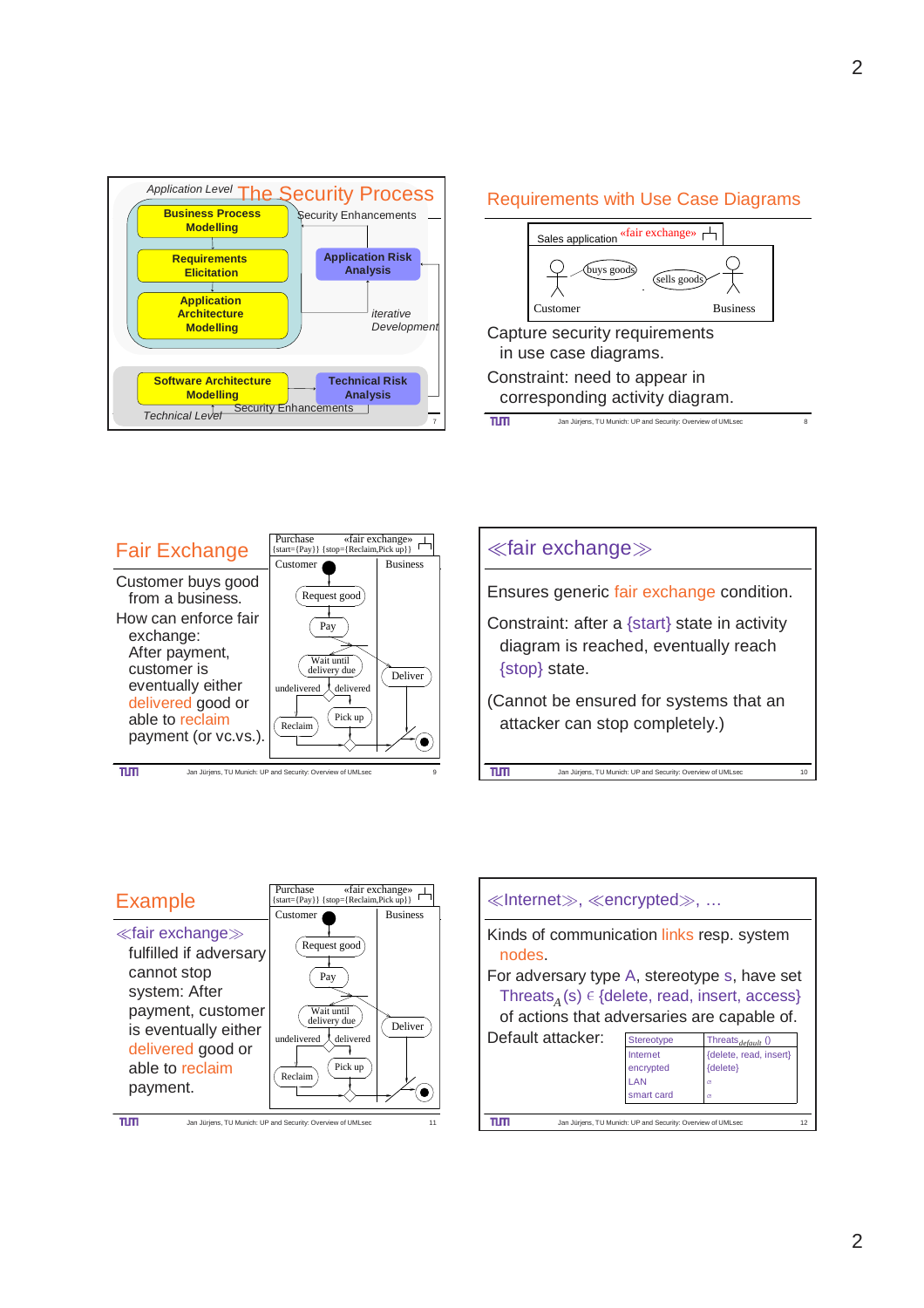## Secure Architecture





## Example ≪secure links≫



# Secure Data Structure



### Data structure secure ?

 $TUT$ Jan Jürjens, TU Munich: UP and Security: Overview of UMLsec 16



# Example ≪secure dependency≫

| <b>Key generation</b>                                             | «secure dependency»                                             |                                                                            |
|-------------------------------------------------------------------|-----------------------------------------------------------------|----------------------------------------------------------------------------|
| newkey(): Key<br>Random generator<br>seed: Real<br>random(): Real | «interface»<br><b>Random number</b><br>random(): Real<br>«call» | Key generator «critical»<br>{secrecy={newkey(),random()}<br>Anewkey(): Key |

Violates ≪secure dependency≫: Random generator and ≪call≫ dependency do not give security level for random() to key generator.

| TUП | Jan Jürjens, TU Munich: UP and Security: Overview of UMLsec |  |
|-----|-------------------------------------------------------------|--|
|-----|-------------------------------------------------------------|--|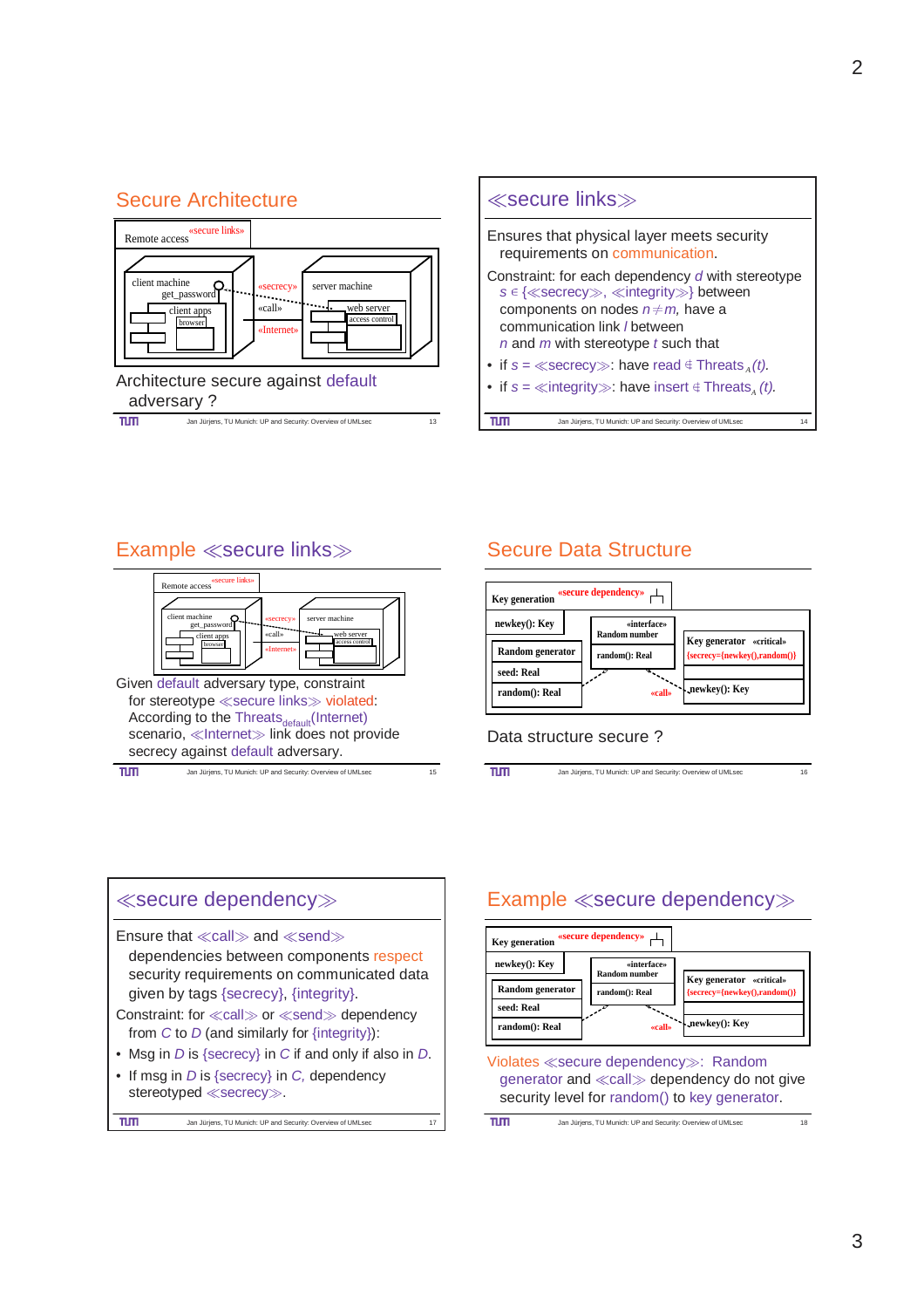





| <b>What Does UMLsec Cover?</b>                                    |  |  |
|-------------------------------------------------------------------|--|--|
| Security requirements: «secrecy»,                                 |  |  |
| <b>Threat scenarios: Use ThreatSadv(Ster).</b>                    |  |  |
| <b>Security concepts:</b> For example $\ll$ smart card $\gg$ .    |  |  |
| <b>Security mechanisms:</b> E.g. $\ll$ quarded access $\gg$ .     |  |  |
| <b>Security primitives:</b> Encryption built in.                  |  |  |
| <b>Physical security:</b> Given in deployment diagrams.           |  |  |
| <b>Security management:</b> Use activity diagrams.                |  |  |
| <b>Technology specific: Java, CORBA security.</b>                 |  |  |
| Jan Jürjens, TU Munich: UP and Security: Overview of UMLsec<br>22 |  |  |



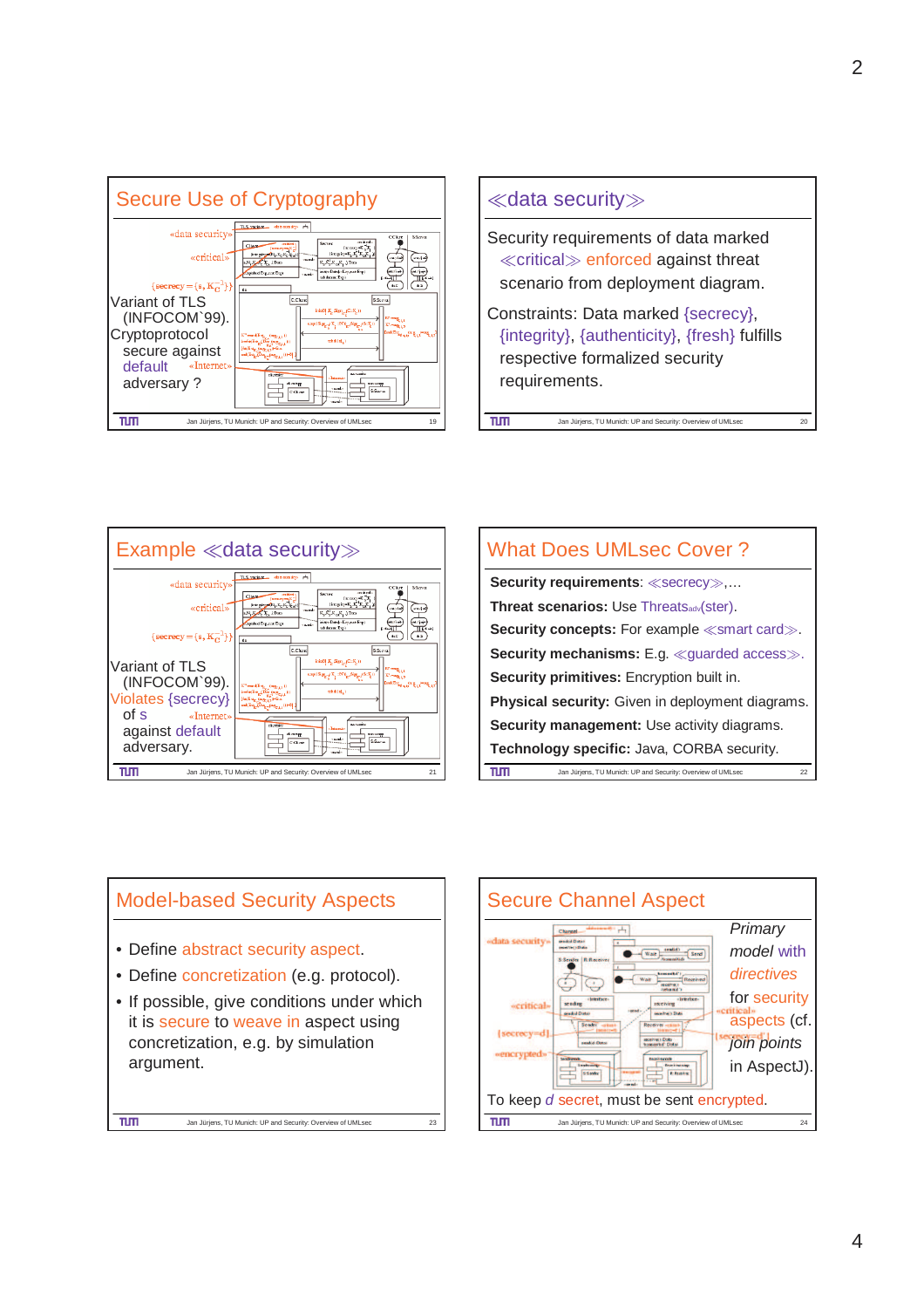







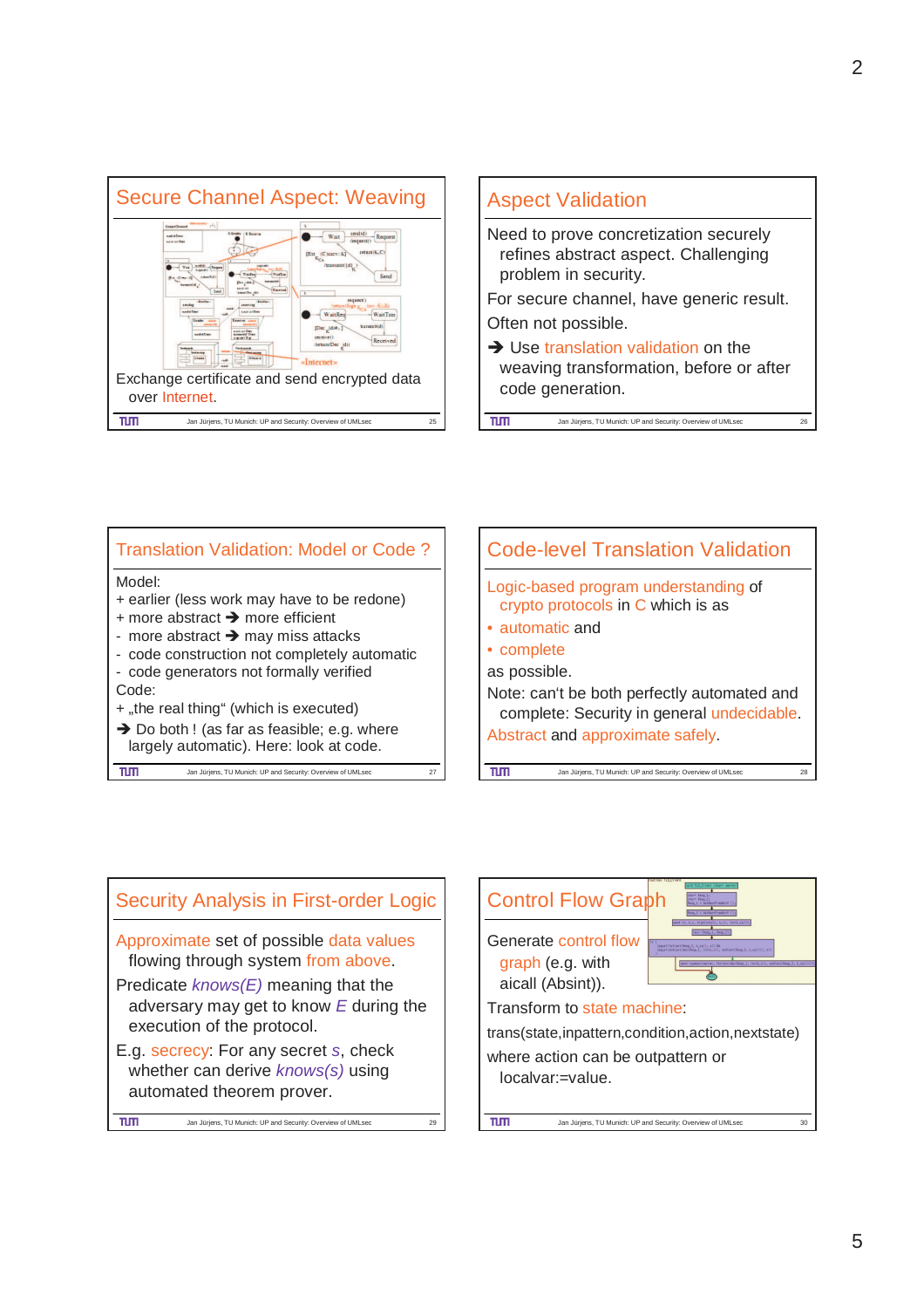







## Load protocol

Unlinked, cash-based load transaction (on-line).

Load value onto card using cash at load device.

- Load device contains Load Security Application Module (LSAM): secure data processing and storage.
- Card account balance adjusted; transaction data logged and sent to issuer for financial settlement.
- Uses symmetric cryptography.

 $n<sub>m</sub>$ 

Jan Jürjens, TU Munich: UP and Security: Overview of UMLsec 35